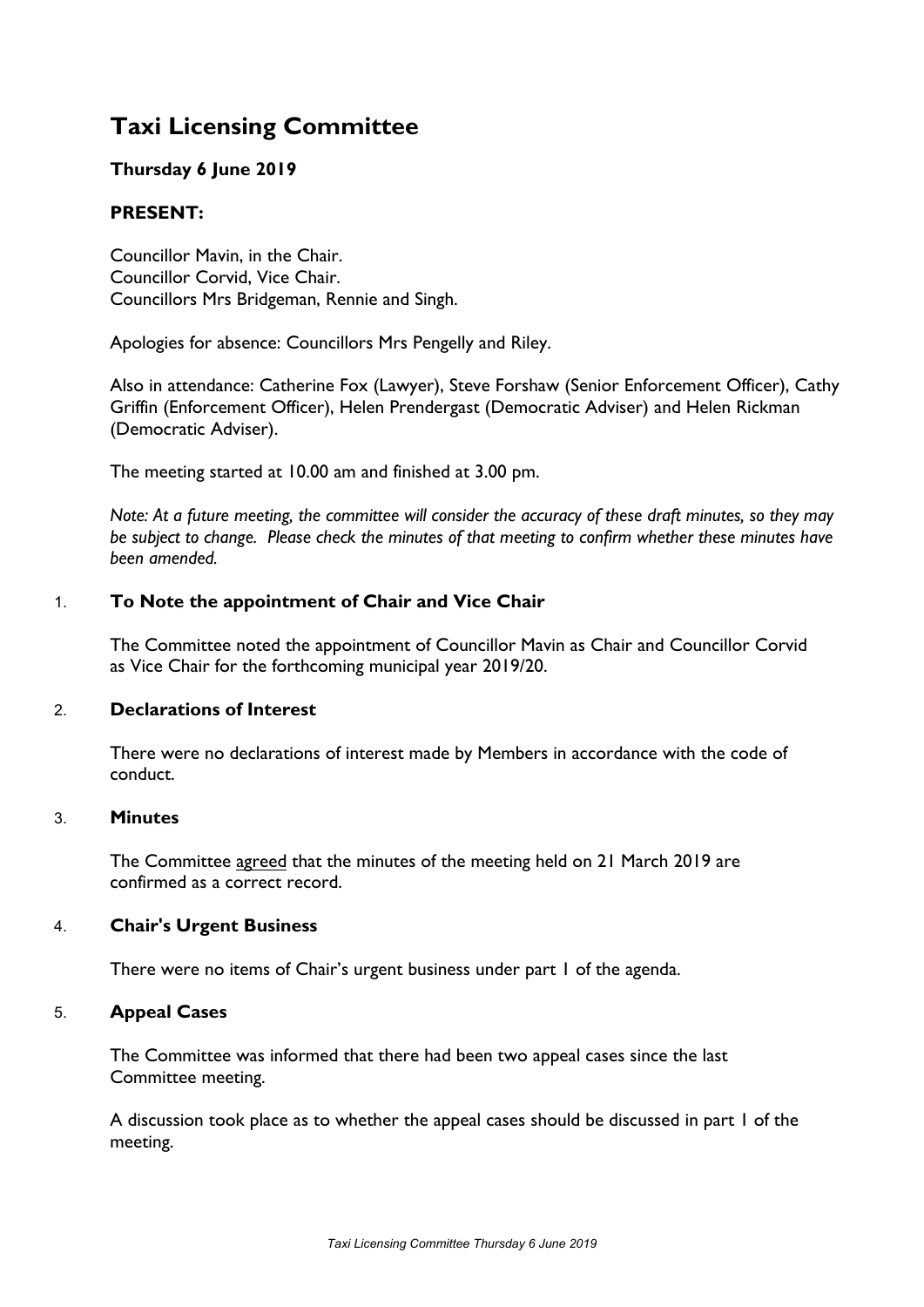The Chair sought legal advice from the Council's Lawyer. It was advised that names of Applicants and drivers involved in Court proceedings with the Council were never revealed in Part 1 as they would remain forever on the Council's intranet and available for all to see beyond the times matters have become spent

#### 6. **Exempt Information**

Agreed that under Section 100A(4) of the Local Government Act 1972, to exclude the press and public from the meeting for the following items of business on the grounds that they involve the likely disclosure of exempt information as defined in paragraph 1 of Part 1 of Schedule 12A of the Act, as amended by the Freedom of Information Action 2000.

#### 7. **Chair's Urgent Business**

With the permission of the Chair, Councillors Rennie sought clarification on the timetable for the fee review.

The Chair requested that a response to Councillor Rennie's query was provided by the taxi licensing legal officers.

The Chair sought clarification on who had responsibility for the court costs when appeal cases went to court.

In accordance with Section 100(B)(4)(b) of the Local Government Act, 1972, the Chair brought forward the above item for urgent consideration because of the need to advise Members).

## 8. **Application for the Grant of a Private Hire Vehicle Driver Licence - PJG**

The Committee -

- (a) considered the report from the Director of Public Health;
- (b) heard from the applicant;
- (c) took the report and all that was said by the applicant into account.

The Committee took all of the above into consideration and also considered the Council's Hackney Carriage and Private Hire Licensing Policy. The Committee had considered the application on its own merits and in particular its Guidance on the Relevance of Previous Convictions and Conduct.

The Committee made an 'on balance' decision and gave the benefit of the doubt to the applicant.

The Committee agreed to grant the applicant a Private Hire driver's licence.

*Note: there is a confidential part to this minute*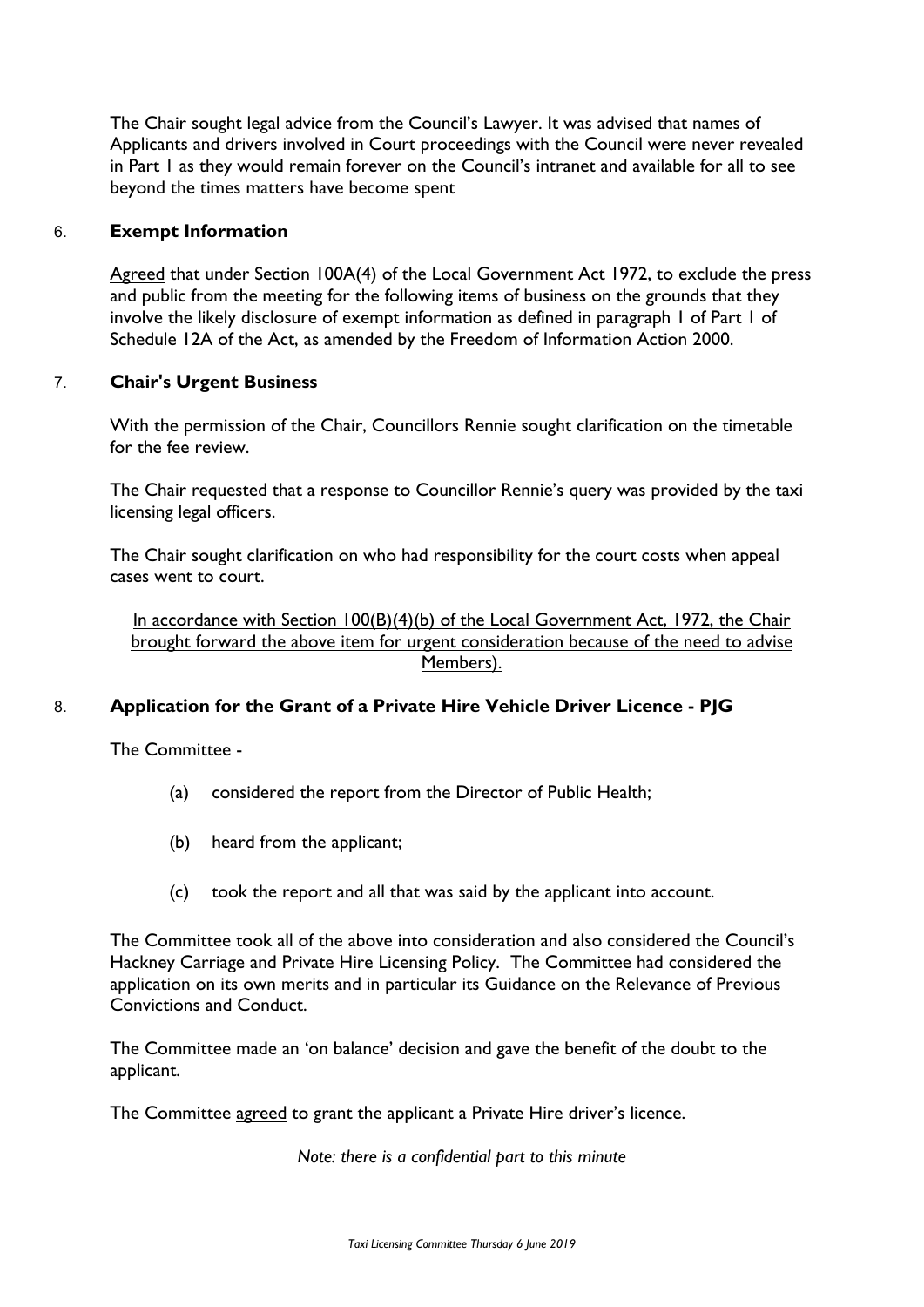# 9. **Application for the Grant of a Private Hire Vehicle Driver Licence - APRP**

The Committee –

- (a) considered the report from the Director of Public Health;
- (b) heard from the applicant;
- (c) took the report and all that was said by the applicant into account.

The Committee took all of the above into consideration and also considered the Council's Hackney Carriage and Private Hire Licensing Policy and in particular its Guidance on Relevance of Convictions and Conduct. The Committee had considered the application on its own merits.

The Committee agreed to grant the application for a Private Hire driver's licence subject to the satisfactory completion of the following –

- 1. Ambassador's course on the first available date within the next 12 months;
- 2. NVQ in Passenger Transportation within 12 months of grant of the licence.

The Committee warned the applicant that it had high expectations of its drivers and urged him to concentrate to avoid any further speeding offences.

*Note: there is a confidential part to this minute*

## 10. **Application for the Grant of a Private Hire Vehicle Driver Licence - CR**

The Committee -

- (a) considered the report from the Director of Public Health;
- (b) heard from the applicant;
- (c) heard from Mr Julian Bowley who spoke in support of the applicant;
- (d) took the report and all that was said by the applicant into account.

The Committee had -

- considered the application on its own merits;
- considered that there were significant concerns for the safety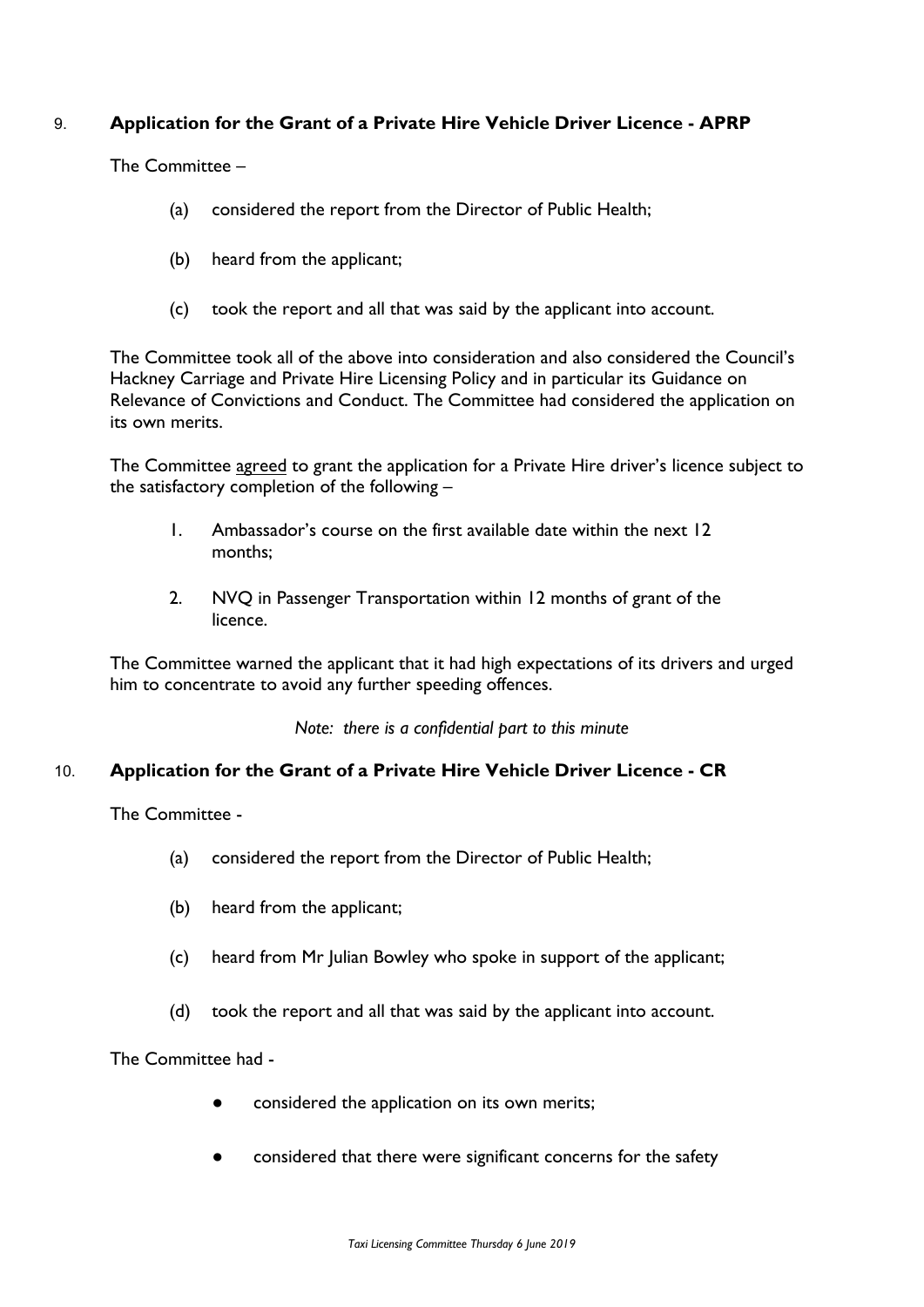of the travelling public;

- noted its overriding duty and that of Plymouth City Council's Licensing Department was to meet its objectives namely (a) to promote and safeguard the safety of the public; (b)the prevention of crime and protection of consumers;(c) the protection of children and other vulnerable persons from harm;
- also noted its duty to consider the history and actions of a driver and the police records and any information held by other agencies;
- it noted that its Policy stated that within its Guidance on Relevance of Convictions and Conduct states that 'driving or being in charge of a vehicle whilst under the influence of alcohol was an aggravating factor' and that two disqualifications on different occasions should raise serious doubts as to an applicant's suitability therefore any application was likely to be refused.

The Committee took all of the above and the report into consideration and having considered the Council's Hackney Carriage and Private Hire Licensing Policy was not prepared to act outside of its Policy.

The Committee agreed to refuse the application for a Private Hire driver's licence.

*(Councillor Singh left the room and took no further part in this meeting)*

*Note: there is a confidential part to this minute*

## 11. **Review Status of Hackney Carriage Vehicle Driver Licence - PHP**

The Committee -

- (a) considered the report from the Director of Public Health;
- (b) heard from the driver;
- (c) took the report and all that was said by the applicant into account.

The Committee took all of the above and the report into consideration and also considered the Council's Hackney Carriage and Private Hire Licensing Policy. The Committee had considered the review of his licence on its own merits.